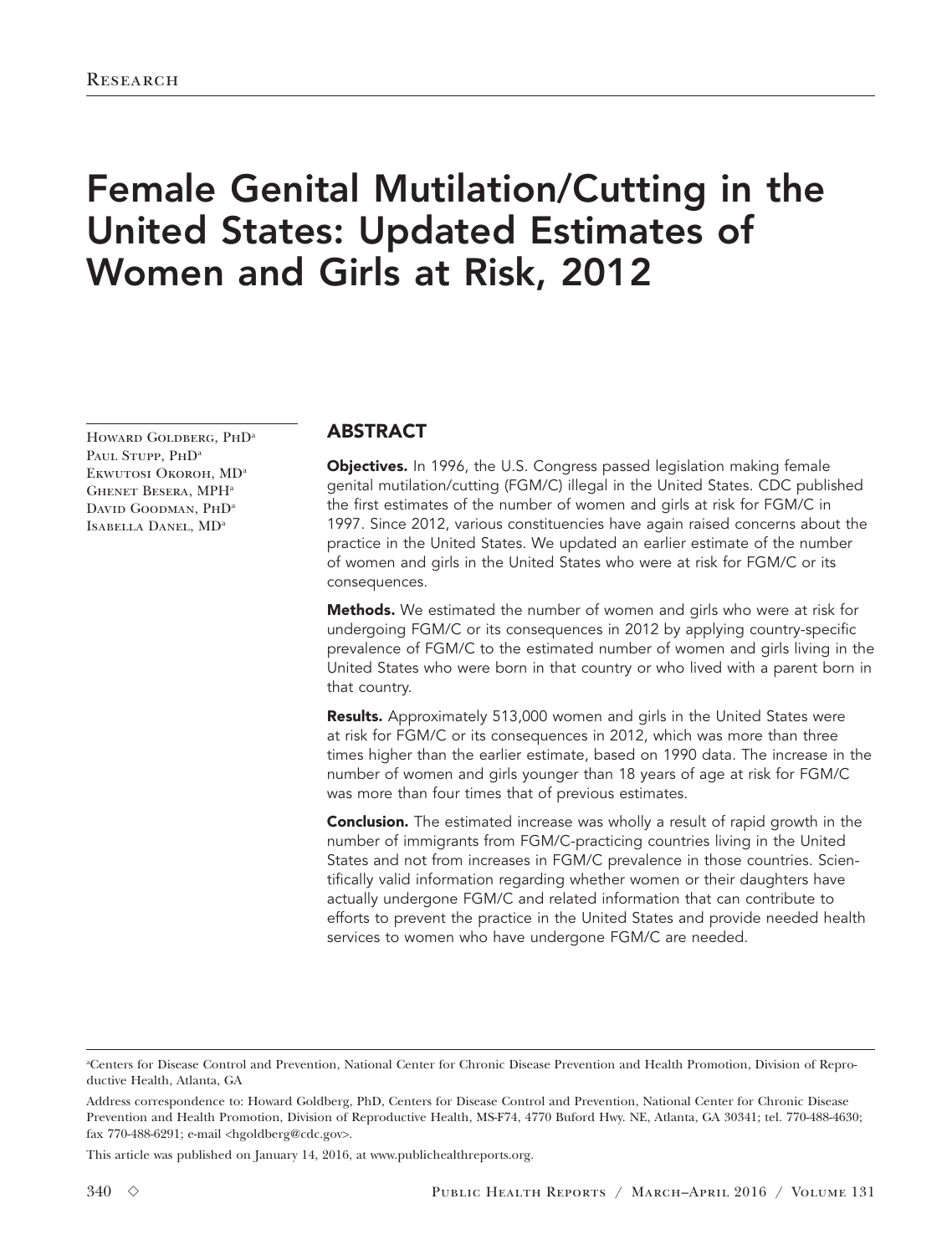In 1997, *Public Health Reports* published the first U.S. estimates of the number of women and girls in the United States in 1990 (hereafter referred to as the 1990 estimates) who were at risk for female genital mutilation/cutting (FGM/C).1 That study was conducted at the request of the U.S. Congress, which passed legislation making FGM/C illegal in the United States. Since 2012, various constituencies have again raised concerns about the practice of  $FGM/C$  in the United States.<sup>2-6</sup> New estimates are needed because of substantial growth in the immigrant population of the United States in recent decades and the need to support additional policies to reduce the occurrence of FGM/C.

We updated the 1990 estimates of the number of women and girls in the United States who were at risk for FGM/C. We report only the number of women and girls at risk for FGM/C and do not estimate the number of women and girls who have actually undergone the procedure.

## BACKGROUND

FGM/C has been a traditional practice in various parts of the world since antiquity<sup> $7-9$ </sup> and has continued to the present day in some societies. In 1997, the World Health Organization (WHO), United Nations Children's Fund (UNICEF), and United Nations Population Fund issued a joint statement defining FGM/C as "all procedures involving partial or total removal of the external female genitalia or other injury to the female genital organs whether for cultural, religious, or other non-therapeutic reasons."10,11 The practice violates several human rights principles, including rights outlined under the Universal Declaration of Human Rights, the Convention on the Elimination of all Forms of Discrimination Against Women, and the Convention on the Rights of the Child.11–13 FGM/C, especially in its more extreme forms, is associated with a wide variety of physical, sexual, and psychological/ emotional complications, both immediate and long term.8,14–16

In 2008, WHO estimated that 100 to 140 million women and girls worldwide had undergone one of the traditional forms of FGM/C, with about 3 million girls each year undergoing the procedure.<sup>11</sup>  $FGM/C$ continues to be practiced in many African countries, as well as some South Asian and Middle Eastern countries.17 FGM/C is also found in immigrant communities throughout the world, including communities in Europe and North America.18–20 The practice is deeply grounded in the culture of some ethnic groups and varies greatly across and within countries and regions.<sup>11,17</sup>

#### **FGM/C in the United States**

To develop effective policies, programs, and interventions to prevent FGM/C from occurring in the United States, and to understand and provide needed services (especially obstetric and gynecologic services) to those who have undergone FGM/C, it is important to understand the magnitude of the problem. Some immigrants have attempted to sustain the practice in the United States by either trying to have their daughters cut locally or by returning to their countries of origin with their daughters for the purpose of having them cut (commonly known as "vacation cutting").3 No reliable sources of data exist on the number of U.S. resident women and girls who have undergone FGM/C either in the United States or in their country of origin, or on the number of women and girls who undergo the procedure in a given year.

In 1996, Congress passed the Federal Prohibition of Female Genital Mutilation Act, making it illegal to perform FGM/C on girls younger than 18 years of age in the United States.<sup>21</sup> In 2013, Congress passed another law, the Transport for Female Genital Mutilation Act, which amended the 1996 legislation and made it a crime to knowingly transport a girl out of the United States for the purpose of  $FGM/C.<sup>22</sup>$  Since 1995, 24 states have enacted anti-FGM/C laws.23

As a consequence of the 1996 legislation, the Centers for Disease Control and Prevention (CDC) developed estimates of the number of women and girls in the United States at risk for FGM/C, using country-specific prevalence estimates and data from the 1990 U.S. Census.1 That study estimated that 168,000 girls and women living in the United States in 1990 had undergone or were at risk for FGM/C, with 48,000 of them younger than 18 years of age. The study was not able to differentiate between the number of women and girls who had actually undergone FGM/C and the number who were at risk. In 2004, the African Women's Health Center at Brigham and Women's Hospital and the Population Reference Bureau updated the CDC estimates using prevalence data from more recent surveys and the 2000 U.S. Census.<sup>24</sup> That study estimated that 227,887 women and girls in 2000, including 62,519 girls younger than 18 years of age, had undergone or were at risk for FGM/C. This 35% increase in one decade was attributable to large increases in the U.S. population of women and girls born in or with ancestry from FGM/C-practicing countries.

Since the studies that produced estimates for 1990 and 2000, the foreign-born population of the United States has increased substantially, particularly from African countries.25 In addition, improved data exist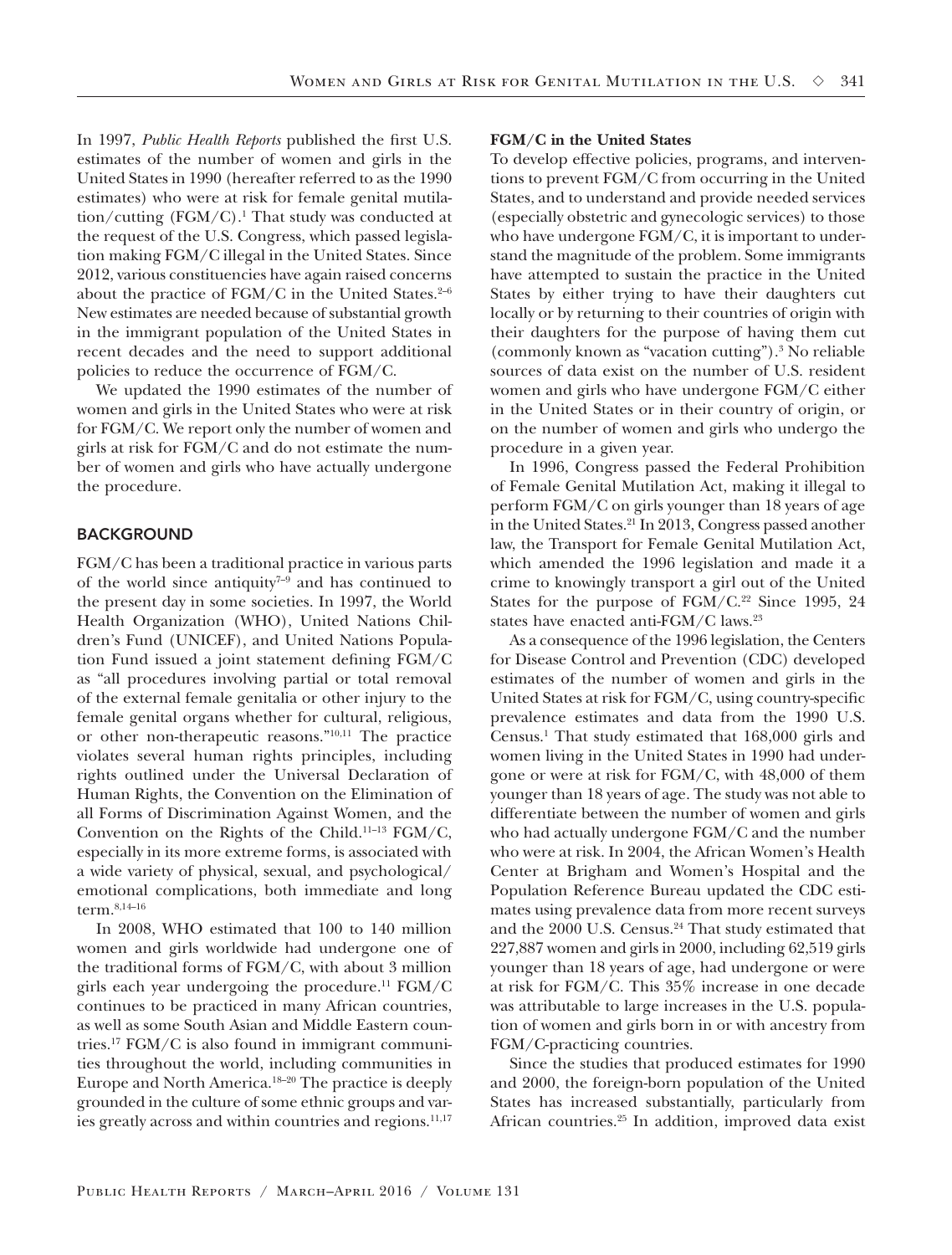on FGM/C prevalence in most countries where it is traditionally practiced. On the other hand, systematically collected data on the prevalence and characteristics of FGM/C among immigrant women who have undergone FGM/C or are at risk for it continue to be only rarely available.<sup>20,26,27</sup> To produce estimates of women and girls at risk for FGM/C or its consequences in countries that typically receive immigrants from countries where the practice persists, researchers commonly extrapolate prevalence data on FGM/C to the population of female migrants (and their daughters) from FGM/C-practicing countries.26,28,29 A 2014 review of FGM/C prevalence studies in the European Union found that many such studies have been conducted in European countries, with similar methodology used in most.29

## **METHODS**

This study is an update of the  $1990$  estimates,<sup>1</sup> using similar methodology but necessarily different data sources. The data sources used to derive the estimates in this study were (*1*) the public-use dataset from the 2012 American Community Survey (ACS-2012),<sup>30</sup> a 1% sample of households in the United States (U.S. Census data, used for the 1990 estimates, could not be used because the U.S. Census no longer includes questions on country of birth); and (*2*) population-based, country-specific FGM/C prevalence estimates compiled from national surveys (most often Demographic and Health Surveys or UNICEF's Multiple Indicator Cluster Surveys).31 (For the 1990 estimates, FGM/C prevalence estimates for most countries were derived from local data sources and not from large, population-based, reliable national surveys.)

A total of 27 countries had an estimated FGM/C prevalence of 2% or more, based on self-reported data from surveys conducted from 2002 to 2012. For those countries, estimates of FGM/C prevalence were available for women and girls aged 15–49, 15–19, and 45–49 years. The ACS-2012 provides estimates of the population residing in the United States who were born in 17 of the 27 countries. (Because few people migrated from the other 10 countries to the United States, population figures were not available from the ACS-2012 on women originating from those countries.) In addition, the ACS-2012 provides aggregate estimates of the foreign-born population from a group of countries in West Africa for which individual country-level estimates were not available and estimates of the foreign-born population from Africa with no country of birth specified.

The 1990 estimates were tabulated based on numbers

of women born in known FGM/C-practicing countries or with ancestry from such countries. The current study similarly includes women born in an FGM/C-practicing country, but some differences in ancestry information exist between the 1990 U.S. Census and ACS-2012. In addition to individuals' place of birth, ACS-2012 provides information on the relationship of each individual to the head of the household and the places of birth of all individuals in the household. This information allowed a determination as to whether one or both parents of each female in a sampled household were born in an FGM/C-practicing country.

For this analysis, we defined "at risk" as potentially having undergone FGM/C in the past or at risk for undergoing FGM/C in the future. We obtained estimates of the at-risk population by multiplying the country-specific prevalence of FGM/C by the estimated number of women and girls from the ACS-2012 who were born in that country or who lived with a parent born in that country. We produced two sets of estimates of women and girls at risk: prevalence A, which assumed that the country-specific FGM/C prevalence among women and girls aged 15–49 years applied to all women and girls; and prevalence B, which applied country-specific FGM/C prevalence among women and girls aged 15–19 years in the country to women and girls younger than 20 years of age in the ACS, and applied the prevalence among women and girls aged 15–49 years to women and girls aged 20 years or older in the ACS-2012. The first set of estimates replicated the procedure used for the 1990 estimates. The second set took into account that in some countries, reported FGM/C prevalence is lower among younger women and girls than among all women of childbearing age.

Using this methodology, we developed estimates of the number of women and girls in the United States who may have undergone FGM/C or were at risk for being subjected to it. In our analysis, we separated the older ( $\geq$ 18 years of age) and younger ( $\leq$ 18 years of age) women and girls. The former age group consisted almost exclusively of women in potential need of health-care services related to FGM/C, most notably for obstetric and/or gynecologic problems stemming from having undergone the procedure. The latter age group comprised girls at risk for undergoing FGM/C and those who previously underwent the procedure. For comparability of terminology with earlier analyses, those at risk consisted of the number who potentially underwent or would potentially undergo FGM/C in the future if the population of foreign-born women and girls and their children in the United States had the same rates of FGM/C as the countries in which the girls or their mothers had been born.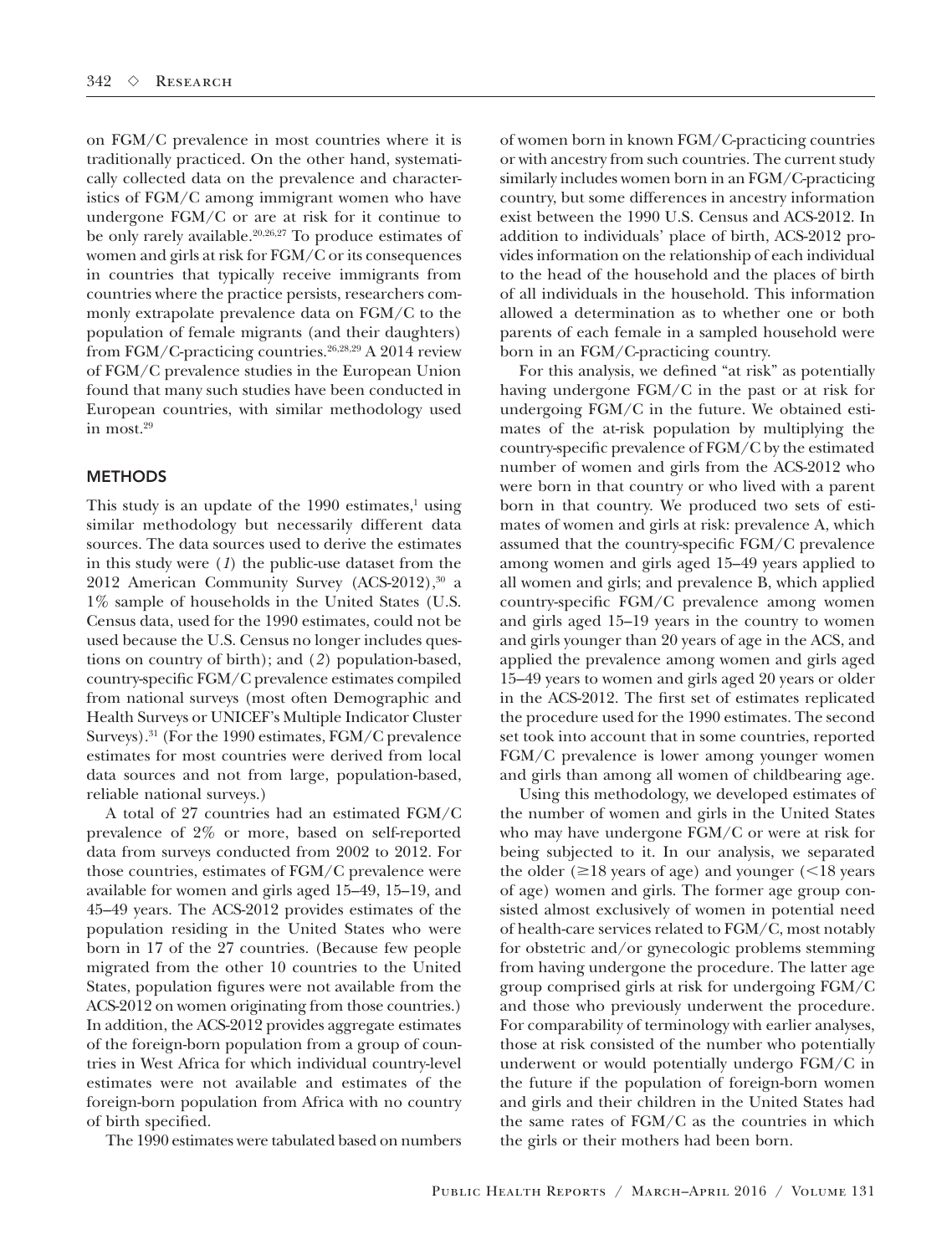## RESULTS

Among FGM/C-practicing countries for which ACS-2012 provided estimates of the U.S. population as countries of origin and for which data were available, FGM/C prevalence among women of reproductive age (15–49 years) was highest in Somalia (98%), Guinea (96%), Egypt (91%), and Eritrea  $(89\%)$ .<sup>31</sup> Because the prevalence data for the 1990 estimates did not come from national population-based surveys for most countries (unlike the most recent data), comparisons of prevalence in the right-hand columns (i.e., the 15–49 years columns) do not represent the actual change in FGM/C over time. However, the differences in prevalence between 15- to 19-year-olds and 15- to 49-year-olds in countries with available data can be viewed as an indicator of recent change in FGM/C prevalence. In all but a few of the high-prevalence countries listed (most notably Gambia and Somalia), the prevalence of FGM/C among 15- to 19-year-olds was lower than the prevalence among 15- to 49-year-olds, indicating that the practice has likely been declining in recent decades (Table 1).

The age distributions of women and girls born in the United States and those who migrated from FGM/C-practicing countries were strikingly different. The largest numbers of women and girls in the United States who were born in FGM/C-practicing countries (i.e., first-generation residents) were aged 25–49 years, with relatively few younger than 20 years of age. The age distribution of women and girls born in the United States to women from FGM/C-practicing countries (i.e., second-generation residents) was heavily concentrated in the youngest age groups, with the largest numbers at 0–4 and 5–9 years of age and relatively few older than 15–19 years of age (Figure).

In 2012, an estimated 1.1 million women and girls living in the United States were born in FGM/C-practicing countries or were born in the United States to women born in such countries. Thirty-six percent were younger than 18 years of age. The total represents an increase of about 863,000 women and girls from the 1990 estimates.<sup>1</sup>

We present two estimates of women and girls in the United States at risk for FGM/C in the past or future. Prevalence A was an estimate of about 545,000 women and girls at risk, 199,900 (37%) of whom were younger than 18 years of age. Prevalence B was an estimate of about 513,000 women and girls at risk, 169,000 (33%) of whom were younger than 18 years of age (Table 2).

In slightly more than two decades, from 1990 to 2012, the total number of women and girls in the United States at risk for FGM/C or its consequences increased by 224%, from 168,000 to 545,000, using

the prevalence A scheme to ensure comparability. The increase was much greater among those younger than 18 years of age (314%) than among those aged 18 years or older (188%) (Table 3).

The most common countries of origin for women and girls in the United States at risk for FGM/C or its consequences were Egypt (20%), Ethiopia (18%), and Somalia (12%), accounting for 50% of the total percentage. These percentages include women and girls who were born in FGM/C-practicing countries or were born to women from FGM/C-practicing countries (Table 4).

## **DISCUSSION**

Our best estimate is that, in 2012, about 513,000 women and girls in the United States were at risk for FGM/C or its consequences. When examining absolute numbers of women and girls at risk, rather than percentage change, we believe that the prevalence B estimate is more reliable than the prevalence A estimate because it takes into account recent changes in FGM/C prevalence in countries of origin, applying a different prevalence to younger women and girls. Compared with estimates from 1990, this estimate represents approximately a threefold increase in the overall number of women and girls at risk for FGM/C and a fourfold increase for girls younger than 18 years of age.

Girls younger than 18 years of age now comprise about one-third of the total women and girls at risk for FGM/C or its consequences. The number at risk increased greatly despite the fact that FGM/C prevalence has not increased in practicing countries (and has seemingly fallen in many countries). Rather, the increase resulted from the fact that the U.S. population originating from FGM/C countries has risen sharply in recent decades. However, most of the increase has been in second-generation women and girls (i.e., those born to parents already living in the United States). Our finding that the age distribution of secondgeneration women and girls is much younger than for first-generation women and girls is important with regard to risk because there is a strong possibility that first-generation girls are much more likely to undergo FGM/C than second-generation girls, because the latter tend to come from more acculturated families. Unfortunately, data do not exist in the United States to test this hypothesis.

A systematic review of FGM/C studies in Europe concluded that children born to an immigrant family (second generation) run relatively little risk of undergoing FGM/C.20 If that is true, then the increase in women and girls theoretically at risk may not translate to an increase in girls actually undergoing FGM/C in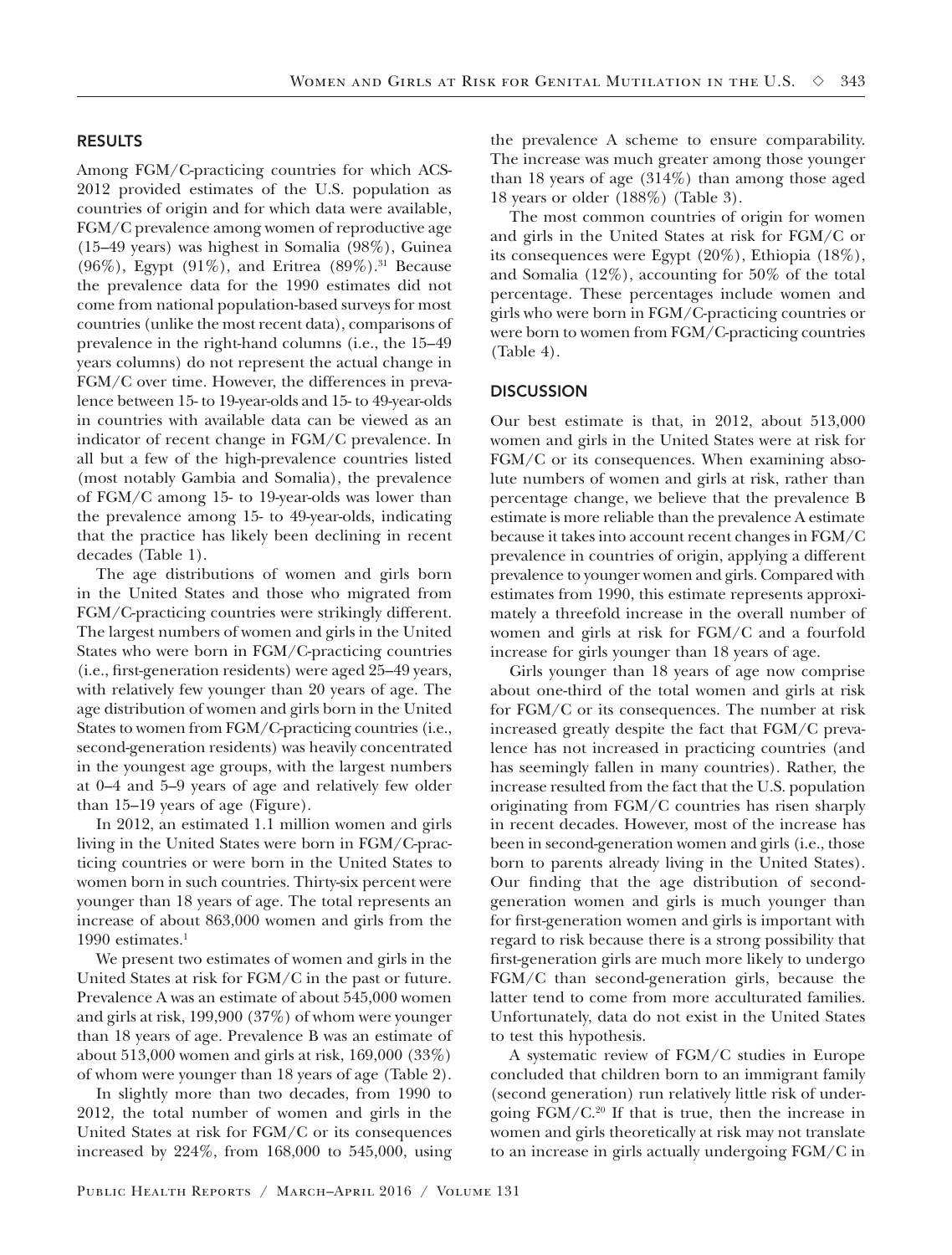the United States. However, a substantial increase in women in need of health-care and other services may occur as a consequence of having undergone FGM/C.

## **Limitations**

This study was subject to several limitations, some of which are similar to those described in the 1997 article.1 For one, the estimates assumed that, with

regard to FGM/C practices, people behave the same in the United States as they would in the countries from which they migrated. Several reasons explain why the behaviors are likely to differ from those in countries of origin, including assimilation, differences in education and other socioeconomic characteristics, and U.S. laws banning FGM/C. These differences would very likely result in reduced risk for FGM/C.

Table 1. Prevalence of female genital mutilation/cutting (FGM/C) for countries known to practice FGM/C and from which substantial numbersª of women and girls have come to the United States, by age and year: most recent prevalence estimate, 2002–2011, $<sup>b</sup>$  and prevalence used for 1990 estimates</sup>

| Countries known to<br>practice FGM/C | Year of most<br>recent survey<br>estimate | Percentage of all 15-<br>to 19-year-old women<br>and girls who underwent<br>FGC, according to<br>most recent survey | Percentage of all 15-<br>to 49-year-old women<br>and girls who underwent<br>FGC, according to<br>most recent survey | Percentage of all<br>15- to 49-year-old<br>women and girls who<br>underwent FGM/C, estimates<br>used for 1990 estimates <sup>c</sup> |
|--------------------------------------|-------------------------------------------|---------------------------------------------------------------------------------------------------------------------|---------------------------------------------------------------------------------------------------------------------|--------------------------------------------------------------------------------------------------------------------------------------|
| Egypt                                | 2008                                      | 81                                                                                                                  | 91                                                                                                                  | 80                                                                                                                                   |
| Ethiopia                             | 2005                                      | 62                                                                                                                  | 74                                                                                                                  | 90 <sup>d</sup>                                                                                                                      |
| Eritrea                              | 2002                                      | 78                                                                                                                  | 89                                                                                                                  | 90 <sup>d</sup>                                                                                                                      |
| Gambia                               | 2010                                      | 77                                                                                                                  | 76                                                                                                                  | 80                                                                                                                                   |
| Ghana                                | 2011                                      | $\overline{2}$                                                                                                      | $\overline{4}$                                                                                                      | 30                                                                                                                                   |
| Guinea                               | 2005                                      | 89                                                                                                                  | 96                                                                                                                  | 50                                                                                                                                   |
| Kenya                                | 2008-2009                                 | 15                                                                                                                  | 27                                                                                                                  | 50                                                                                                                                   |
| Liberia                              | 2007                                      | 36                                                                                                                  | 58                                                                                                                  | 60                                                                                                                                   |
| Nigeria                              | 2011                                      | 19                                                                                                                  | 27                                                                                                                  | 60                                                                                                                                   |
| Senegal                              | 2010-2011                                 | 24                                                                                                                  | 26                                                                                                                  | 20                                                                                                                                   |
| Sierra Leone                         | 2010                                      | 70                                                                                                                  | 88                                                                                                                  | 90                                                                                                                                   |
| Somalia                              | 2006                                      | 97                                                                                                                  | 98                                                                                                                  | 98                                                                                                                                   |
| Sudan <sup>e</sup>                   | 2010                                      | 84                                                                                                                  | 88                                                                                                                  | 89                                                                                                                                   |
| Tanzania                             | 2010                                      | 7                                                                                                                   | 15                                                                                                                  | 10                                                                                                                                   |
| Togo                                 | 2010                                      |                                                                                                                     | 4                                                                                                                   | 50                                                                                                                                   |
| Africa (unspecified) <sup>f</sup>    | <b>NA</b>                                 | 34                                                                                                                  | 41                                                                                                                  | <b>NA</b> <sup>g</sup>                                                                                                               |
| West Africa (unlisted<br>country)    | <b>NA</b>                                 | 44                                                                                                                  | 49                                                                                                                  | <b>NA</b> <sup>g</sup>                                                                                                               |
| Iraq                                 | 2011                                      | 5                                                                                                                   | 8                                                                                                                   | <b>NA</b> <sup>g</sup>                                                                                                               |
| Yemen                                | 2003                                      | NA <sup>h</sup>                                                                                                     | 38                                                                                                                  | NA <sup>9</sup>                                                                                                                      |
| All practicing countriesi            | <b>NA</b>                                 | <b>NA</b>                                                                                                           | <b>NA</b>                                                                                                           | 65                                                                                                                                   |

a Numbers of women and girls who have come to the United States were large enough that the 2012 American Community Survey reported the estimated number. Source: Gambino CP, Trevelyan EN, Fitzwater JT. The foreign-born population from Africa: 2008–2012. American Community Survey Briefs. Washington: Census Bureau (US); 2014. Also available from: http://www.census.gov/content/dam/Census/library/publications/2014/ acs/acsbr12-16.pdf [cited 2014 Nov 10].

**bData compiled by the Population Reference Bureau. Source: Agency for Healthcare Research and Quality (US). Healthcare Cost and Utilization** Project (HCUP) [cited 2014 Nov 10]. Available from: http://www.ahrq.gov/research/data/hcup/index.html

c Jones WK, Smith J, Kieke B Jr, Wilcox L. Female genital mutilation. Female circumcision. Who is at risk in the U.S.? Public Health Rep 1997;112:368-77.

dEritrea and Ethiopia combined

e All values exclude South Sudan.

f An average FGM/C prevalence was calculated for Africa as a whole based on the countries for which country-specific estimates of the foreignborn population were available in the American Community Survey. A prevalence of zero was assumed for countries not specifically identified as FGM/C-practicing countries.

gNot included in published 1990 estimates

h Prevalence for 15- to 19-year-olds not available; prevalence for 15- to 49-year-olds used for all women

i Determined by weighting prevalences by population in United States originating from specific countries

 $FGM/C = female$  qenital mutilation/cutting

 $FGC = female$  genital cutting

 $NA = not available$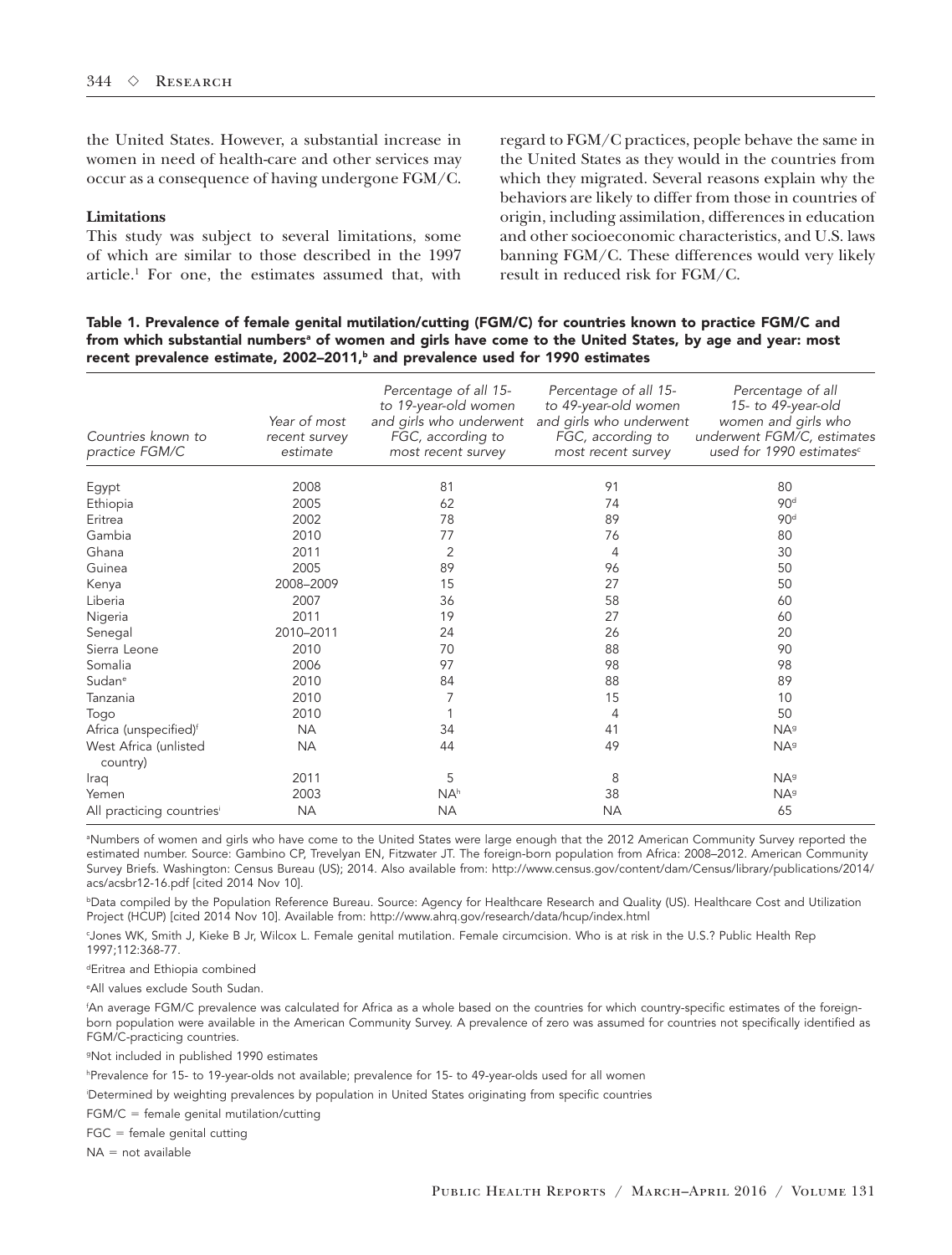



 $FGM/C = female$  genital mutilation/cutting

Additionally, these estimates were based on national prevalence levels reported for the countries of origin where FGM/C is practiced. However, in many of those countries, the prevalence of FGM/C varies by geographic area (e.g., urban-rural), ethnic group, and other factors. The population coming to the United States, however, may not be representative of the entire

country of origin. In addition, the length of time since the most recent surveys providing FGM/C prevalence varied, such that if prevalence is changing, the prevalence data used could be somewhat outdated. We only had FGM/C prevalence estimates from countries for which such information exists. $28,31$  A large number of people migrate to the United States from other

Table 2. Estimates of women and girls at risk for female genital mutilation/cutting (to the nearest thousand), by age, using two different country-of-origin prevalence assumptions, United States, 2012

|                                                                 | Age of women/girls (in years)      |                                       |                                      |  |
|-----------------------------------------------------------------|------------------------------------|---------------------------------------|--------------------------------------|--|
| Prevalence assumption                                           | $<$ 18<br>Number at risk (percent) | $\geq$ 18<br>Number at risk (percent) | All ages<br>Number at risk (percent) |  |
| At risk for FGM/C using prevalence<br>assumption A <sup>a</sup> | 199,000 (37)                       | 346,000 (63)                          | 545,000 (100)                        |  |
| At risk for FGM/C using prevalence<br>assumption B <sup>b</sup> | 169,000 (33)                       | 344,000 (67)                          | 513,000 (100)                        |  |

a Applies proportions with FGM/C of women aged 15–49 years in countries of origin to all women and girls

bApplies proportions with FGM/C of women aged 15-19 years in countries of origin for those <20 years of age and of women aged 15-49 years for those aged  $\geq$ 20 years

 $FGM/C = female$  genital mutilation/cutting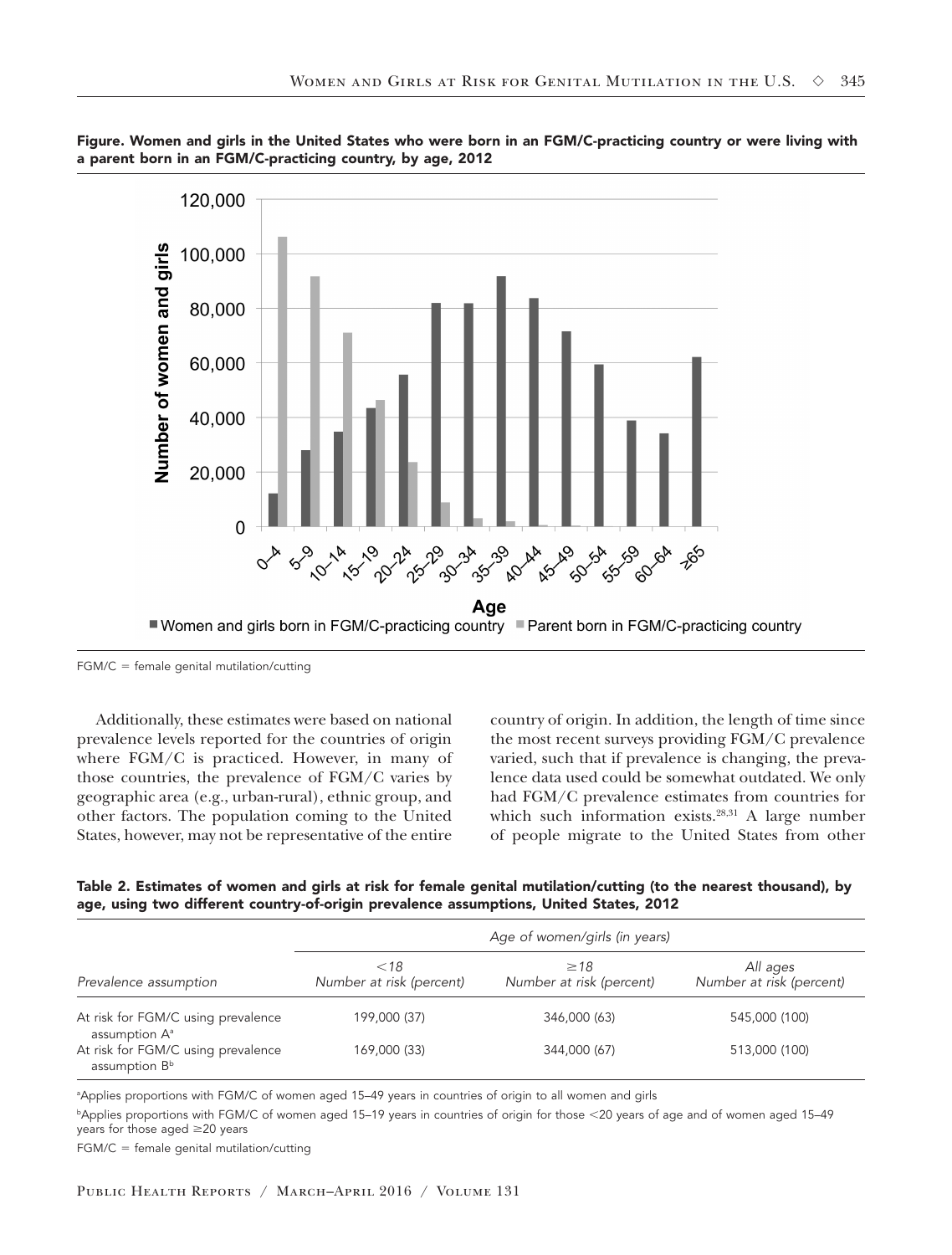|                                       | Age of women/girls (in years) |                    |                    |  |
|---------------------------------------|-------------------------------|--------------------|--------------------|--|
| Year                                  | <18                           | $\geq$ 18          | All ages           |  |
|                                       | Number at risk                | Number at risk     | Number at risk     |  |
|                                       | (percent of total)            | (percent of total) | (percent of total) |  |
| 1990b                                 | 48,000 (29)                   | 120,000 (71)       | 168,000 (100)      |  |
| 2012                                  | 199,000 (37)                  | 346,000 (63)       | 545,000 (100)      |  |
| Change from 1990 to 2012 (percentage) | $+151,000 (+314)$             | $+226,000 (+188)$  | $+377,000 (+224)$  |  |

Table 3. Changes between 1990 and 2012 in the estimated number of women and girls living in the United States (to the nearest thousand) at risk for female genital mutilation/cutting<sup>a</sup>

a For comparability of estimates, the FGM/C prevalence used to arrive at these estimates is for those aged 15–49 years in countries of origin applied to women and girls of all ages for both years.

b1990 figures taken from: Jones WK, Smith J, Kieke B Jr, Wilcox L. Female genital mutilation. Female circumcision. Who is at risk in the U.S.? Public Health Rep 1997;112:368-77.

countries where FGM/C is practiced to an unknown extent (e.g., Indonesia and India). Exclusion of such countries from this analysis could have biased the estimates of at-risk women and girls downward.

It is difficult to determine the number of undocumented individuals from FGM/C-practicing countries or the probability that such individuals complete the ACS, which provides the populations used for these estimates, resulting in a possible response bias and an underestimation of U.S. women and girls at risk for FGM/C. We considered using other estimation methodologies that employ existing data, but none added substantially to the approach used. For example, some International Classification of Diseases diagnostic codes are specific for FGM/C, but when we examined

Table 4. Distribution of countries of origin of women and girls at risk for female genital mutilation/cutting in the United States, 2012

| Number of women and girls<br>at risk <sup>a</sup> (percent) |
|-------------------------------------------------------------|
| 101,000 (20)                                                |
| 90,000 (18)                                                 |
| 64,000 (12)                                                 |
| 46,000 (9)                                                  |
| 31,000 (6)                                                  |
| 29,000 (6)                                                  |
| 26,000 (5)                                                  |
| 16,000(3)                                                   |
| 15,000 (3)                                                  |
| 13,000 (3)                                                  |
| 12,000 (2)                                                  |
| 27,000 (5)                                                  |
| 31,000 (6)                                                  |
| 12,000 (2)                                                  |
| 513,000 (100)                                               |
|                                                             |

a Rounded to the nearest thousand

them using national hospital discharge data from the Healthcare Cost and Utilization Project<sup>32</sup> to obtain information on the occurrence of FGM/C, it was clear that those codes were rarely used and, thus, would not provide realistic population-level estimates.

## **CONCLUSION**

Until scientifically valid information is collected regarding whether women or their daughters have undergone or are likely to undergo FGM/C, the approach used in this study provides the best available information regarding potential levels of FGM/C. The results presented herein provide an important update of previous estimates of FGM/C risk, but they do not provide information on the extent to which FGM/C is practiced in the United States. Also, they do not provide information on other important aspects of the practice, such as the ages at which it occurs, who performs the procedure, what types of FGM/C procedures are performed, and the degree to which the practice of FGM/C changes after arrival in the United States. Very importantly, they also say nothing about the number of women who have health-care and other needs related to FGM/C or who have experienced physical, emotional, psychosocial, or other potentially serious consequences of FGM/C.

The ultimate goals of collecting information on the occurrence of FGM/C among women and girls living in the United States should be to contribute to preventing the practice and providing services to those who have undergone it. Surveys and other types of data collection at the community and individual level are needed to answer important questions. Because of the cultural and legal sensitivity of the information needed, however, the approaches needed to conduct these activities must be carefully considered to ensure that complete,